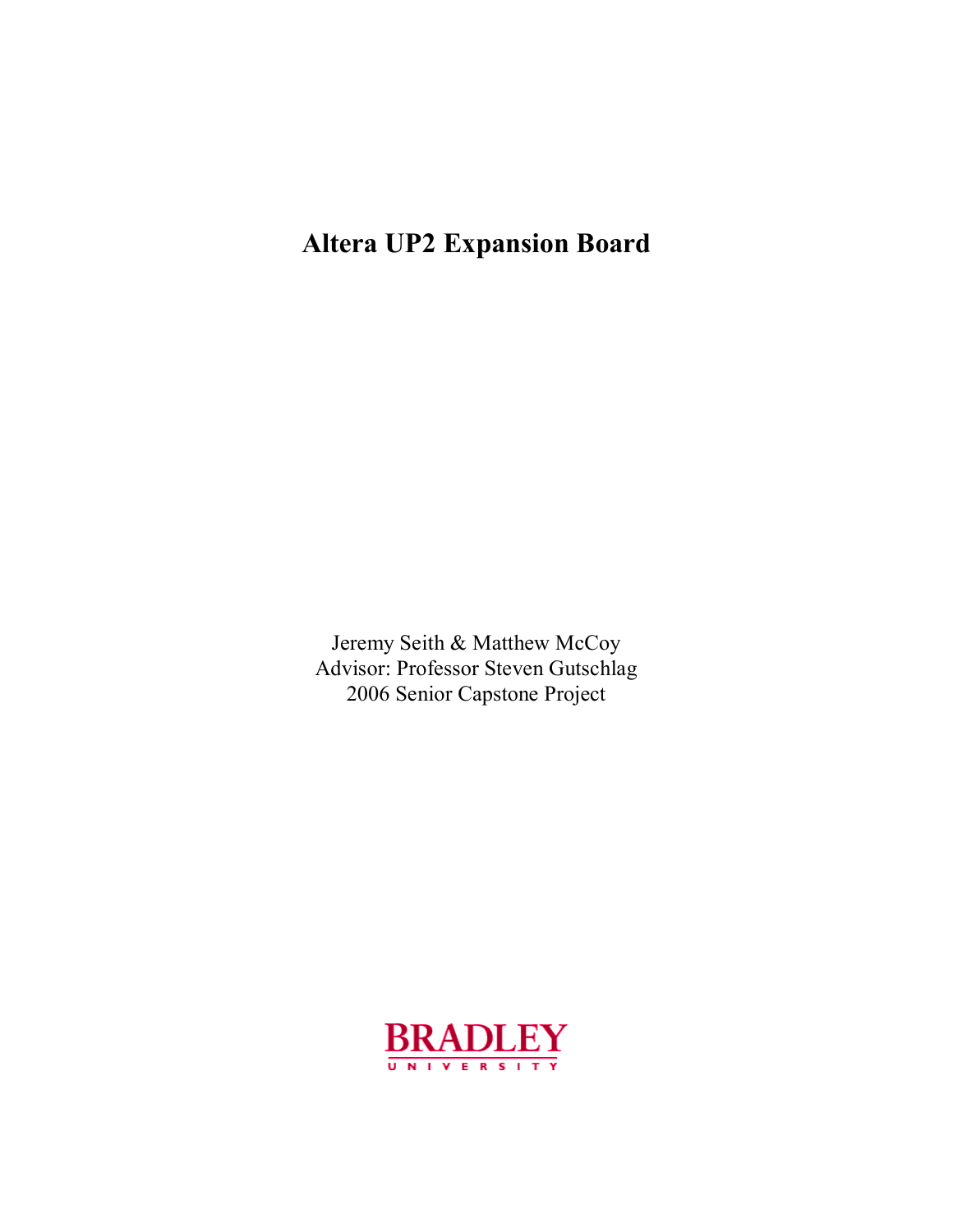#### **Abstract**

This project concentrates on expanding the existing laboratory digital design tools (Altera UP2/EMAC Development Kits) in the Bradley ECE Department laboratories to increase efficiency and allow for greater depth of digital design for electrical engineering students. There are several issues with the existing development kits that limit the student's ability to focus on digital design. Students must spend excessive time on labs interfacing external components which takes away from labs intended to develop digital design skills. Making mistakes is part of the learning process unfortunately with electronics making mistakes can be expensive. The Altera UP2 Expansion Board (AEB) is intended to allow students increase focus on digital design and provide protection to the existing components from potential student error.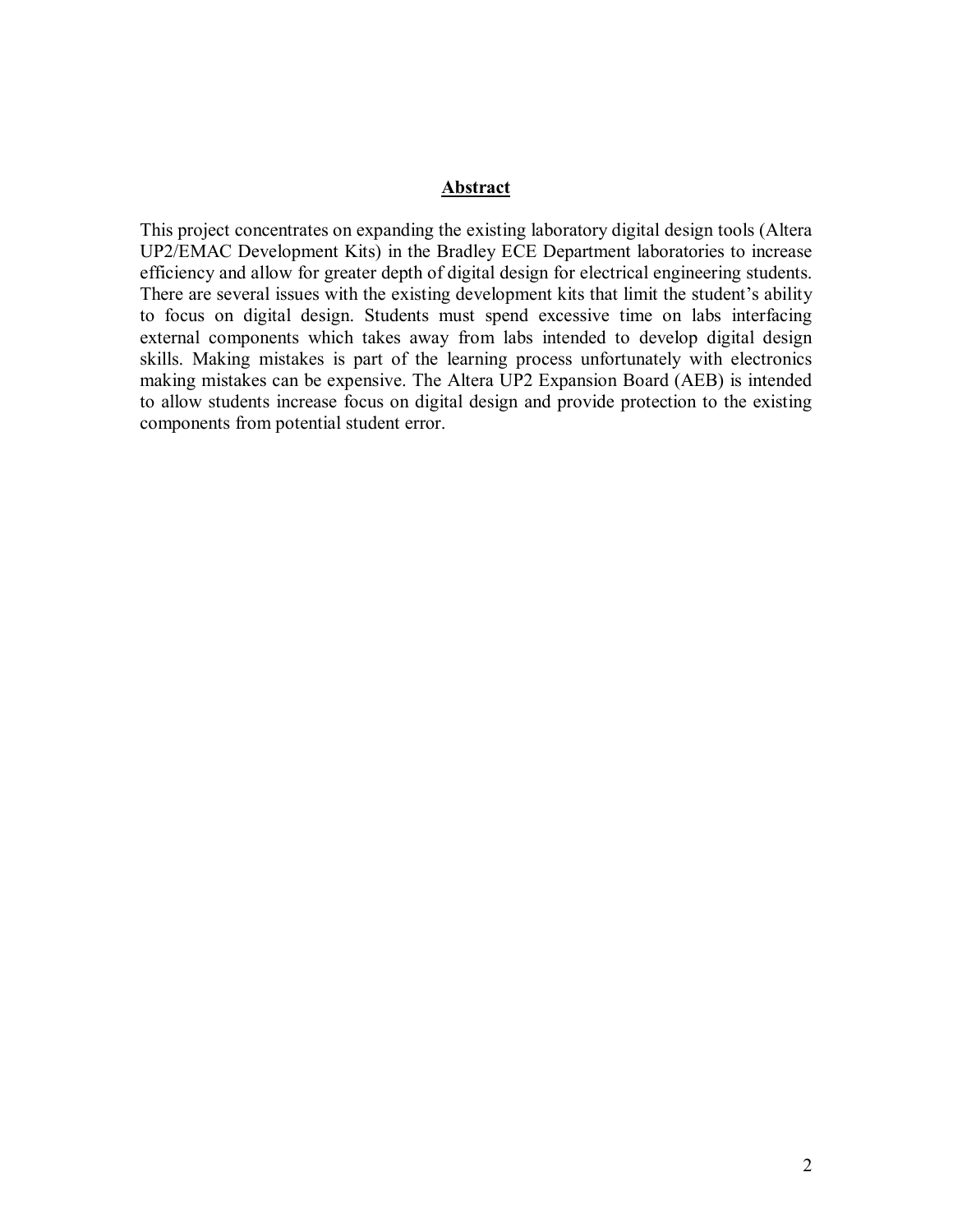# **Table of Contents**

| Introduction                                                                                                                                                                                                                                                                                                                                                                                                                                                                                                                                                   | $\overline{4}$                                                                 |
|----------------------------------------------------------------------------------------------------------------------------------------------------------------------------------------------------------------------------------------------------------------------------------------------------------------------------------------------------------------------------------------------------------------------------------------------------------------------------------------------------------------------------------------------------------------|--------------------------------------------------------------------------------|
| Figure 1. Altera UP2 Development Board Layout<br>Figure 2. AEB System Block Diagram                                                                                                                                                                                                                                                                                                                                                                                                                                                                            | 4<br>5                                                                         |
| <b>Added Components</b>                                                                                                                                                                                                                                                                                                                                                                                                                                                                                                                                        | 5                                                                              |
| <b>EPROM</b><br><b>SRAM</b><br>Five Volt Voltage Regulator<br>Programmable Timer<br>Digital-to-Analog Converter<br>Analog-to-Digital Converter<br>Analog Demultiplexer<br>Display and Driver<br>Keypad and Encoder<br><b>Octal Transceiver</b>                                                                                                                                                                                                                                                                                                                 | 5<br>6<br>6<br>6<br>6<br>6<br>7<br>7<br>7<br>7                                 |
| Design and Layout                                                                                                                                                                                                                                                                                                                                                                                                                                                                                                                                              | 8                                                                              |
| Figure 3. Component Symbols in OrCAD Capture<br>Figure 4. Component Footprint Library in OrCAD Layout<br>Figure 5. Header 1 Schematic<br>Figure 6. Header 2 Schematic<br>Figure 7. Header 3 Schematic<br>Figure 8. Board Layout<br>Figure 9. Four Layer Board Connection Density Graph<br>Figure 10. Four Layer Routed Board<br>Figure 11. Two Layer Board Connection Density<br>Figure 12. Two Layer Routed (Final) Board<br>Figure 13. Silk Screen Layer<br>Figure 14. Drill Layer and Drill Chart<br>Figure 15. RS274X Sample Code<br>Figure 16. AEB Layout | 8<br>9<br>10<br>11<br>12<br>13<br>14<br>15<br>15<br>16<br>17<br>17<br>18<br>18 |
| <b>Results and Conclusions</b>                                                                                                                                                                                                                                                                                                                                                                                                                                                                                                                                 | 19                                                                             |
| Figure 17. Header Numbering Scheme                                                                                                                                                                                                                                                                                                                                                                                                                                                                                                                             | 20                                                                             |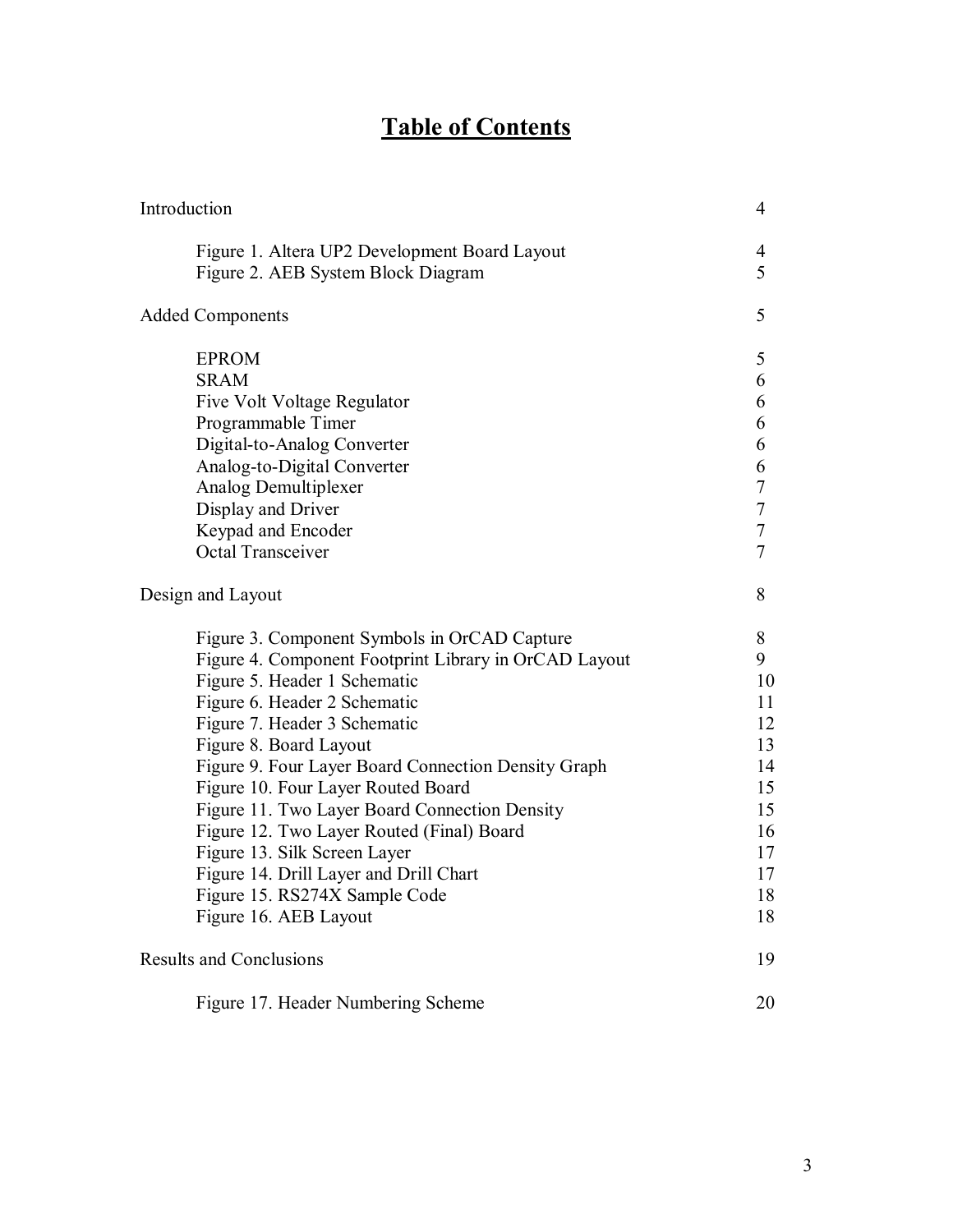## **Introduction**

The Altera University Program UP2 Kit, seen in Figure 1, is designed to help universities teach digital logic design. The package provides an Altera MAX7128S Complex Programmable Logic Device (CPLD) and an Altera FLEX10K70 Field Programmable Gate Array (FPGA) interfaced with a pair of dual 7-segment displays, 16 LED's, three DIP switches, and 4 push-buttons. While the board has proven useful in lab its potential has been very limited by the amount of lab time spent on interfacing support circuitry that is used in many applications of the board. The Altera UP2 Expansion Board will increase the studentsí ability to focus solely on the VHDL software design by including several commonly used components on the expansion board as well as providing protection of the existing UP2 components due to damage from student error.



**Figure 1. Altera UP2 Development Board Layout**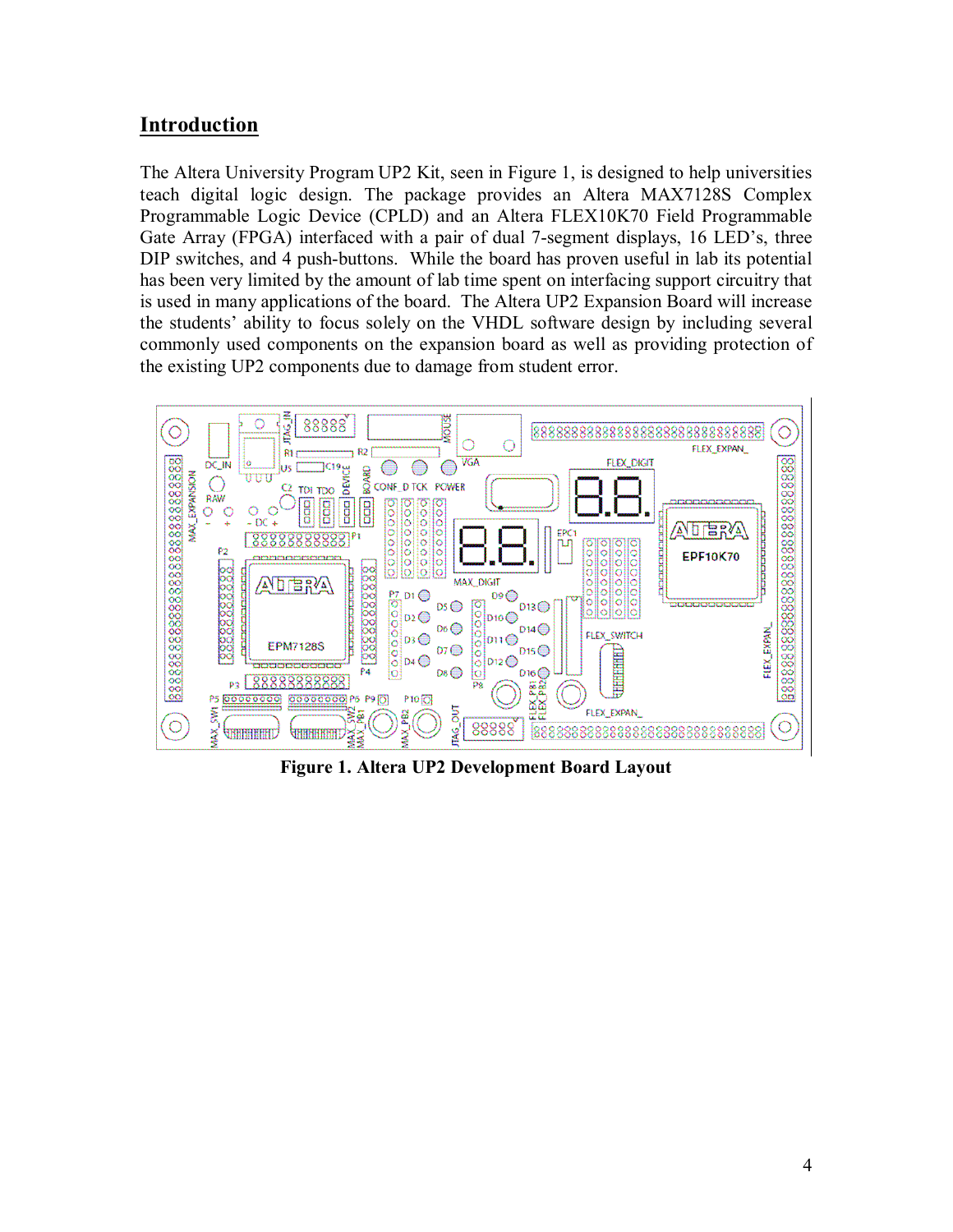The goal of this project was to build an Altera UP2 Education Kit expansion board (AEB) to provide a more useful test bench for complex designs. The AEB is designed for use in university laboratories by students and faculty for educational purposes. The system block diagram is shown below in Figure 2.



**Figure 2. AEB System Block Diagram** 

## **Added Components**

A listing of the added components is given below.

## **EPROM**

The M27256 is a 262,144 bit UV erasable and electrically programmable memory (EPROM). It is organized as 32,768 words by 8 bits with an access time of 170 ns. The M27256 is housed in a 28 pin windowed Dual-in-Lin package. The transparent lid allows the user to expose the chip to ultraviolet light to erase the bit pattern. A new patter can then be written to the device by following the programming procedure.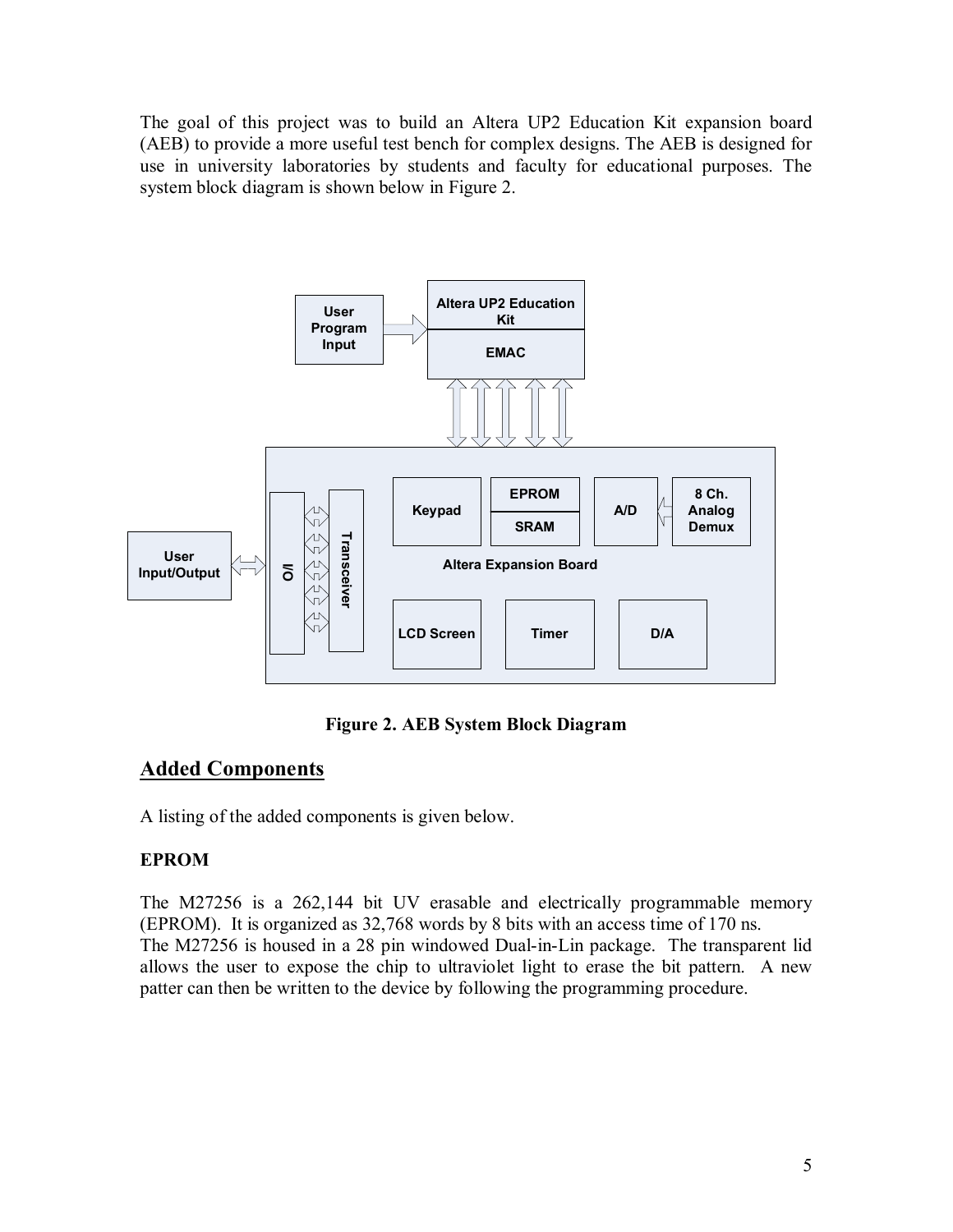#### **SRAM**

The Hitachi HM62256 is a CMOS static RAM organized as 32,768 words by 8-bits. The TTL compatible device, packaged in 600-mil plastic DIP, is available for high density mounting. It offers low power standby power dissipation.

#### **Five Volt Voltage Regulator**

The AEB uses a KA7805 3-terminal 1 ampere positive voltage regulator. The KA7805 comes in a TO-220 package and has a fixed 5V output voltage, and is capable of sourcing 1[A] of current if a proper heat sink is provided.

#### **Programmable Timer**

The Intel 8254 is a counter/timer device in a 24-pin, 600-mil ceramic Dual-in-Line package, and is designed to solve the common timing control problems in microcomputer system design. It provides three independent 16-bit counters, each capable of handling clock inputs up to 10 MHz. All modes are software programmable. The 8254 is a superset of the 8253.

#### **Digital-to-Analog Converter**

The MAX503 is a low-power, 10-bit, voltage-output digital-to-analog converter that uses a single 5V or dual  $\pm$  5V supplies. This device has an internal voltage reference plus an output buffer amplifier. Operating current is only 250µA from a single 5V supply. The 10-bit resolution is achieved through laser trimming of the DAC, op amp, and reference.

#### **Analog-to-Digital Converter**

Using a modified half-flash conversion technique, the 10-bit ADC1061 CMOS analog-todigital converter offers very fast conversion times of 1.8 microseconds maximum, yet dissipates a maximum of only 235 mW. The analog input voltage to the ADC1061 is tracked and held by an internal sampling circuit. Input signals at frequencies from DC to greater than 160 kHz can therefore be digitized accurately without the need for an external sample-and-hold circuit. For ease of interface to microprocessors, the ADC1061 has been designed to appear as a memory location or I/O port without the need for external interface logic.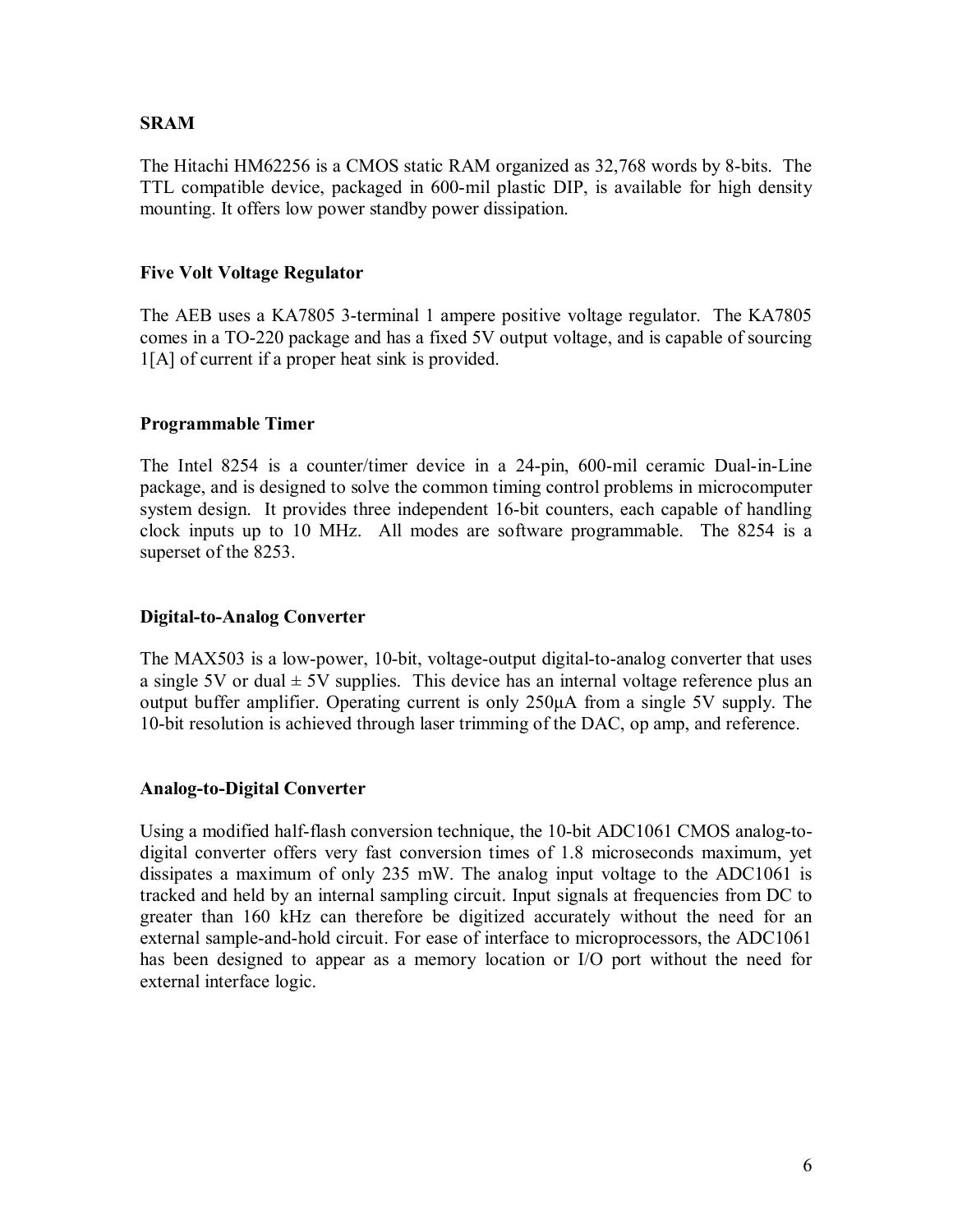#### **Analog Demultiplexer**

The CD74HCT4051 device is a digitally controlled analog switch used in conjunction with the AD1061 to provide 8 channels of analog-to-digital conversion. This analog demultiplexer controls analog voltages that may vary across the voltage supply range (i.e. VCC to VEE). They are bidirectional switches which allow any analog input to be used as an output and vice-versa. The switches have low "on" resistance and low "off" leakages. In addition, this device has an enable control which, when high, disables all switches to their "off" state.

#### **Display and Driver**

The Maxim ICM7211 four digit, seven segment display drivers include input data latches, BCD to segment decoders, and all level translation and timing circuits needed to drive non-multiplexed liquid crystal displays (LCD). The ICM7211M is the microprocessor interface version, with four BCD data inputs, two digit address lines, and two chip selects or WRITE inputs.

The Lumex LCD-S401C52TR is a four digit, seven-segment liquid crystal display. The device is 1.2 inches by 1.9 inches with characters .52 inches high.

#### **Keypad and Encoder**

The MM74C923 CMOS key encoder provides all the necessary logic to fully encode an array of SPST switches. The keyboard scan can be implemented by either an external clock or external capacitor. This encoder also has on-chip pull-up devices which permit switches with up to 50 k $\Omega$  on resistance to be used. No diodes in the switch array are needed to eliminate ghost switches. The internal debounce circuit needed only a single external capacitor. A Data Available output goes to a high level when a valid keyboard entry has been made. The Data Available output returns to a low level when the entered key is released, even if another key is depressed. The Data Available will return high to indicate acceptance of the new key after a normal debounce period; this two-key roll-over is provided between any two switches. An internal register remembers the last key pressed even after the key is released.

#### **Octal Transceiver**

The 74HC541 are non-inverting octal buffers and line drivers with three-state outputs that can drive 15LSTTL loads. The output enables (OE1,OE2) control the tri-state outputs. If either OE1 or OE2 is high the outputs will be in the high impedance state. For data output OE1 and OE2 both must be low.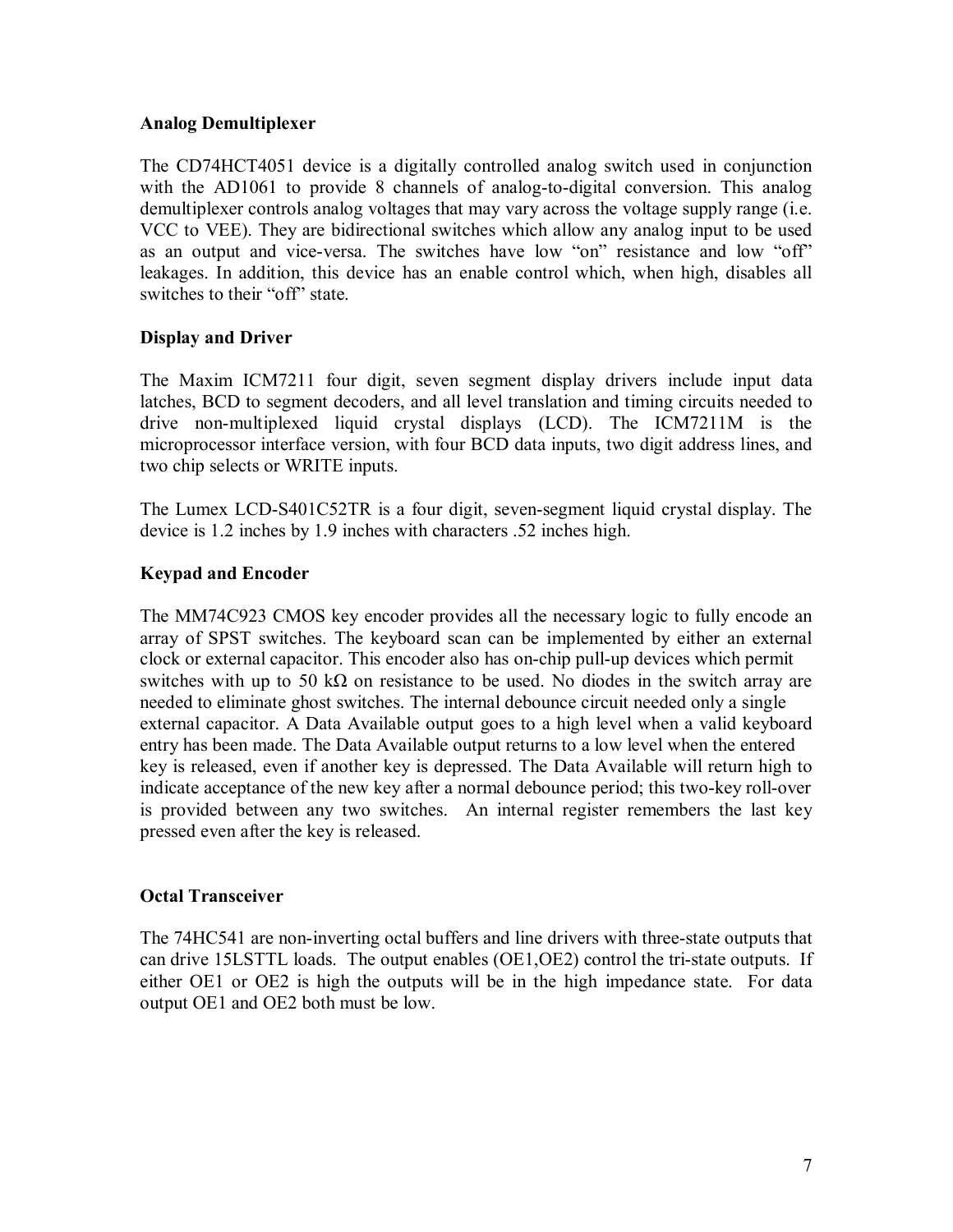## **Design and Layout**

Once the components had been procured, a symbolic representation of each component was created in OrCAD Capture and saved in a custom library. Each symbol contained component names, pin-names, and pin numbering. Figure 3 shows an example of some of these custom symbols. After the symbolic library was created, another custom library was created in OrCAD Layout for the footprints of each component. A footprint includes all of the physical dimensions of a component, including pin spacing and numbering. It is crucial that the pin numbering in the footprint corresponds to the same pin in its corresponding symbol. This library is shown in figure 4.



**Figure 3. Component Symbols in OrCAD Capture**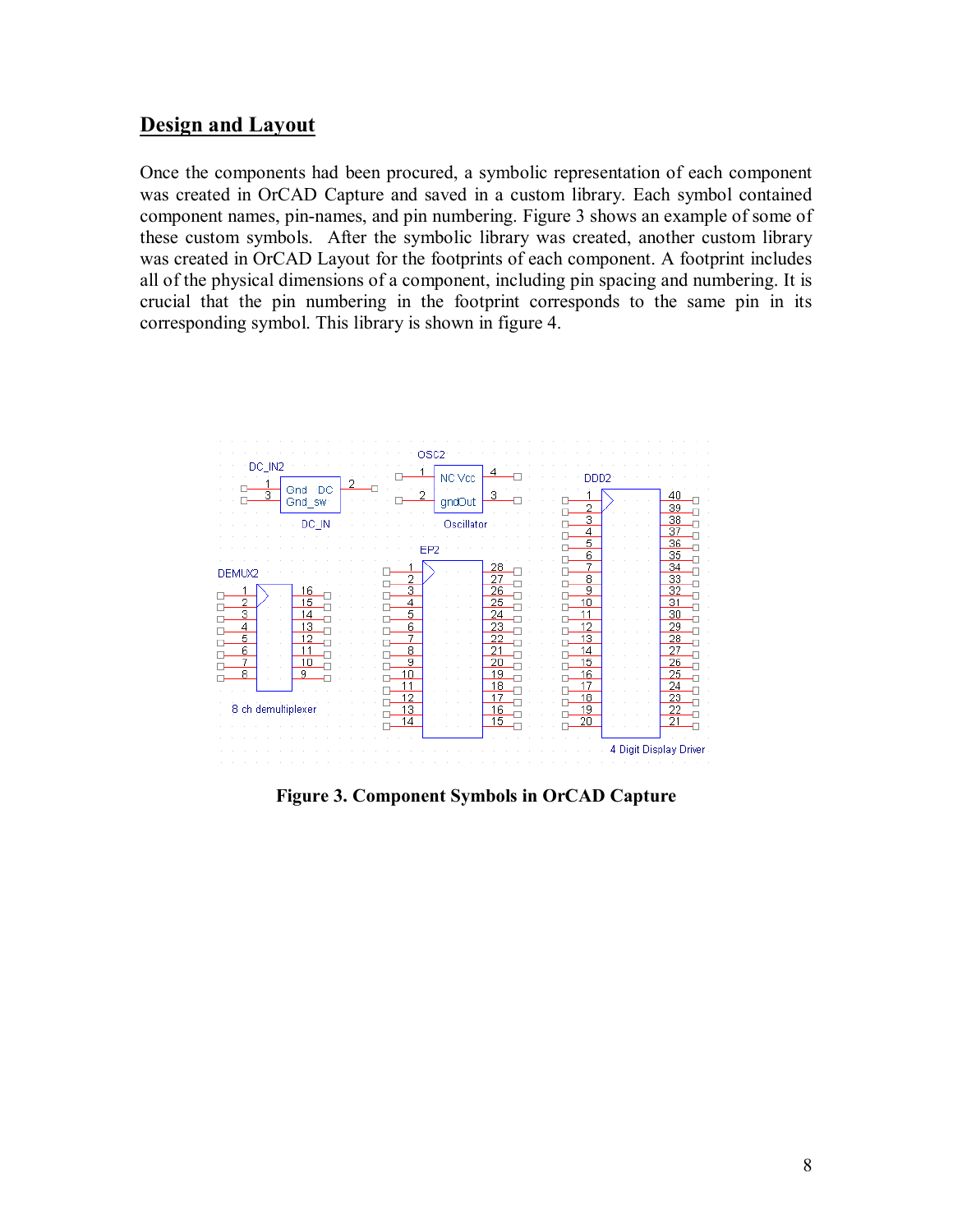

**Figure 4. Component Footprint Library in OrCAD Layout** 

A detailed analysis of all components was done to determine all required connections. From this a complete system schematic was created in OrCAD Capture. The three major portions of the schematic are the Header 1, 2, and 3 connections. These headers communicate to the Altera UP2 Board through its expansion headers. The schematics for each of Header 1, Header 2, and Header 3 are shown below in Figures 5, 6, and 7 respectively.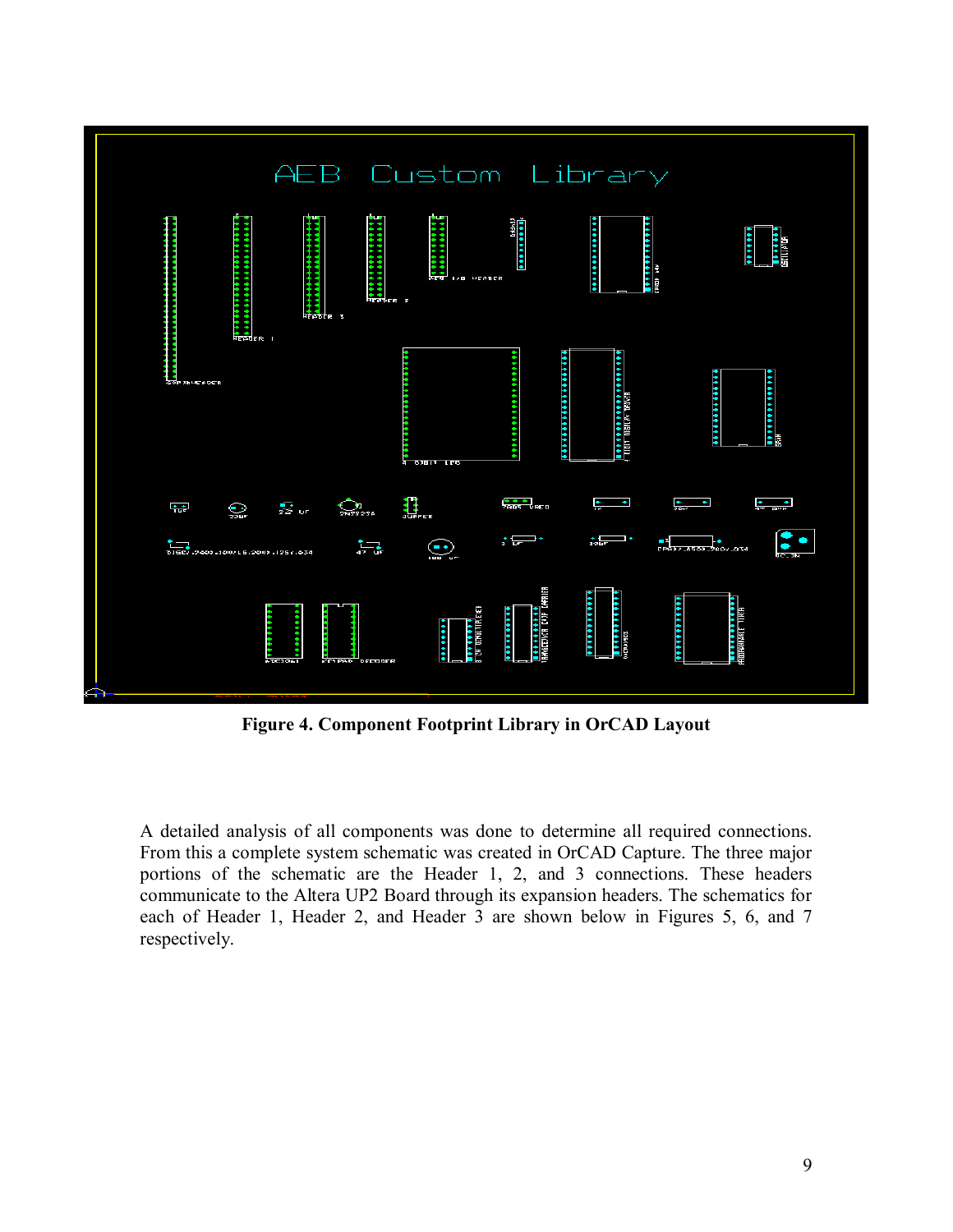

**Figure 5. Header 1 Schematic** 

Figure 5 shows how Header 1 is interfaced to the D/A, A/D, and 8 bits of buffered inputs. Analog inputs are provided through the AEB I/O header and buffered with the transceiver. Eight signals are also fed to the demultiplexer which is interfaced to the A/D to give it eight channels of analog input instead of the one channel that the chip provides. The voltage regulator is also shown in figure 5, although it can be placed anywhere since all Vcc  $(+5V)$  and ground nodes are automatically tied together.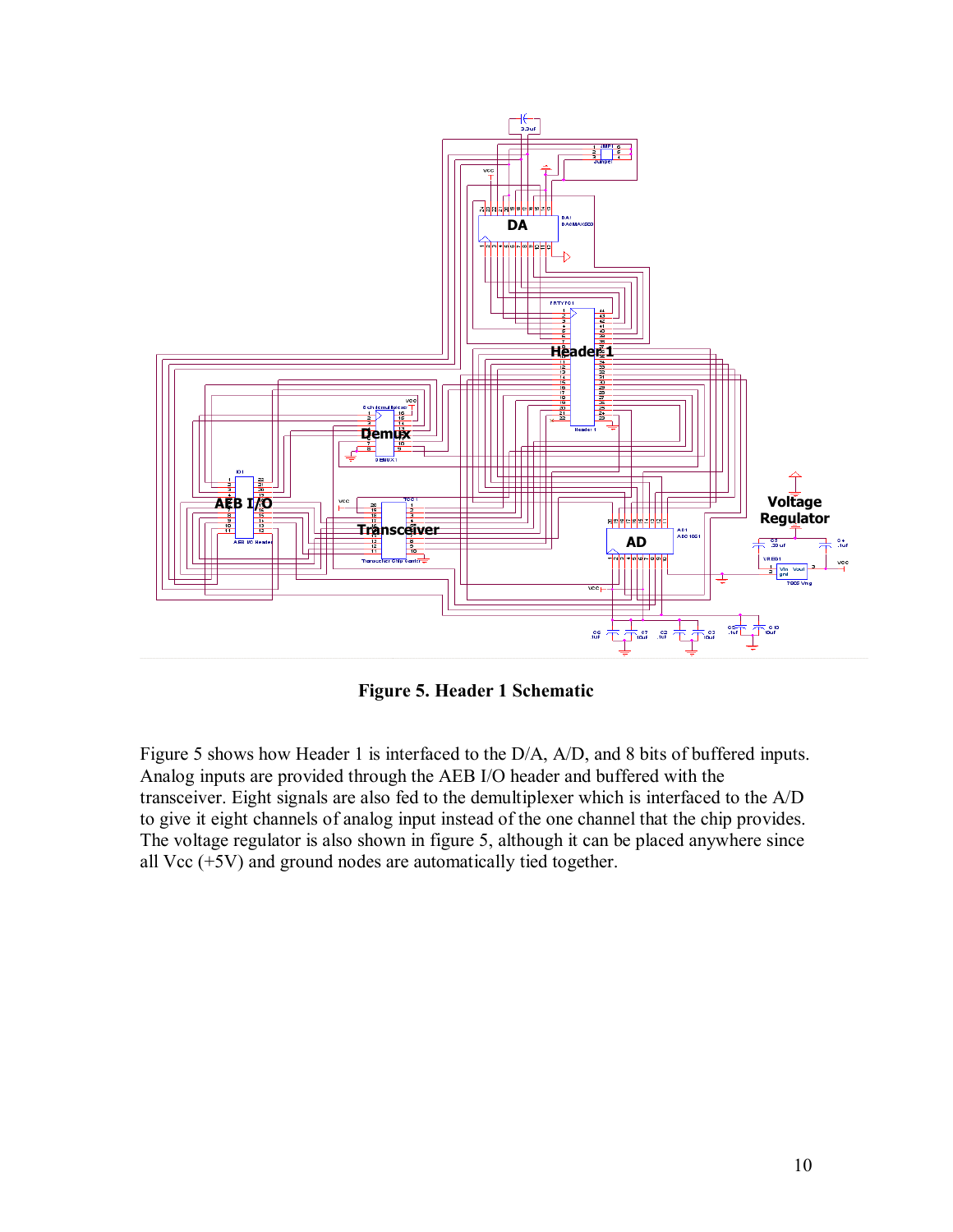

**Figure 6. Header 2 Schematic** 

Figure 6 shows Header 2 interfaced to the EPROM and SRAM. To save space on the board, the address and data lines of both chips are tied together. As a result, it is necessary that only one chip can be on at a time. To ensure that this is the case, a BJT inverter is used to drive the chip select pins on each device which won't allow for both select lines to be active at the same time.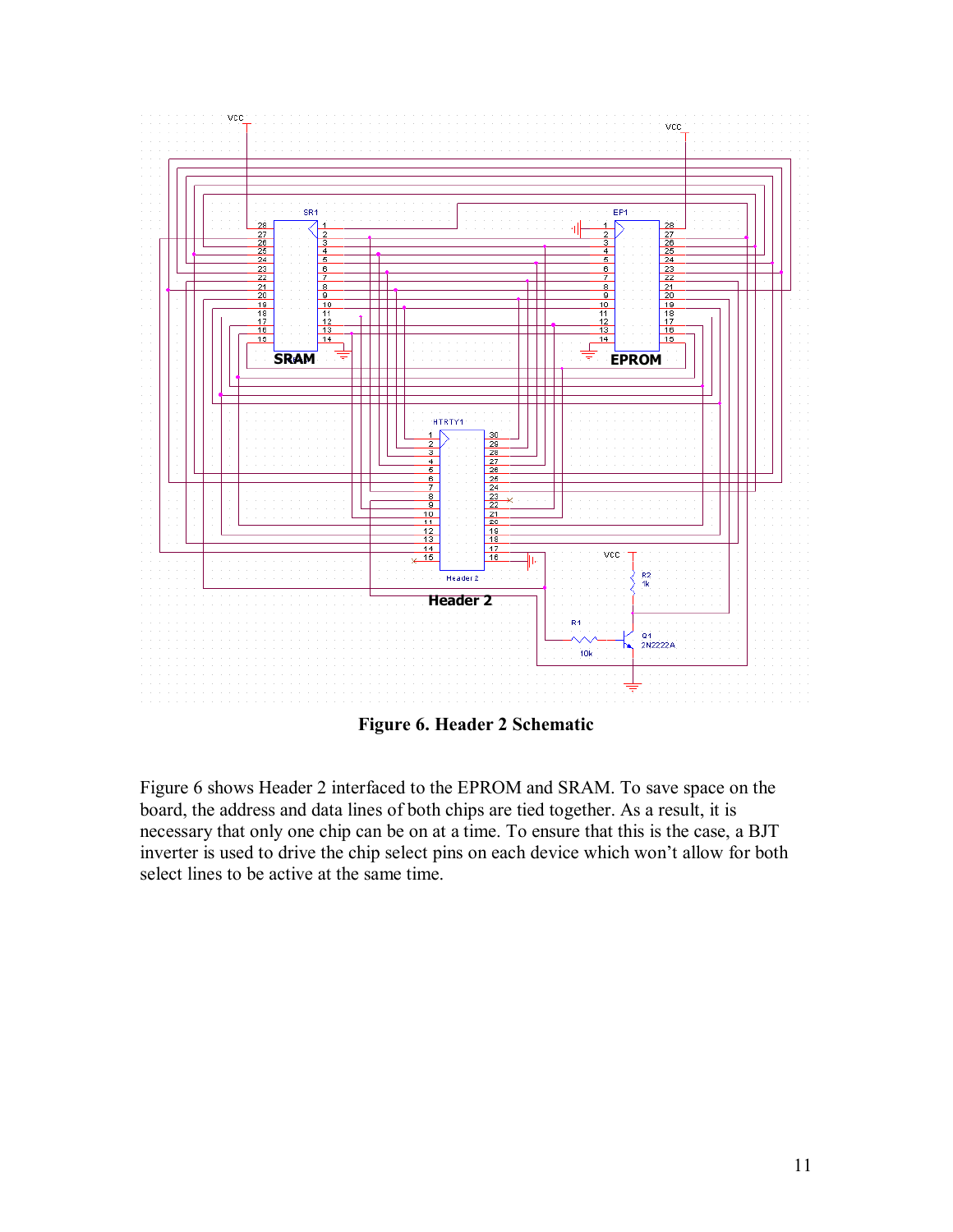

**Figure 7. Header 3 Schematic** 

Header 3 provides the interface for the four digit LCD screen using a display driver, a 16 button keypad interfaced through a keypad-decoder, and a programmable timer which has clocked inputs from a crystal oscillator that is placed in a socket to allow the user to alter the frequency of the oscillator.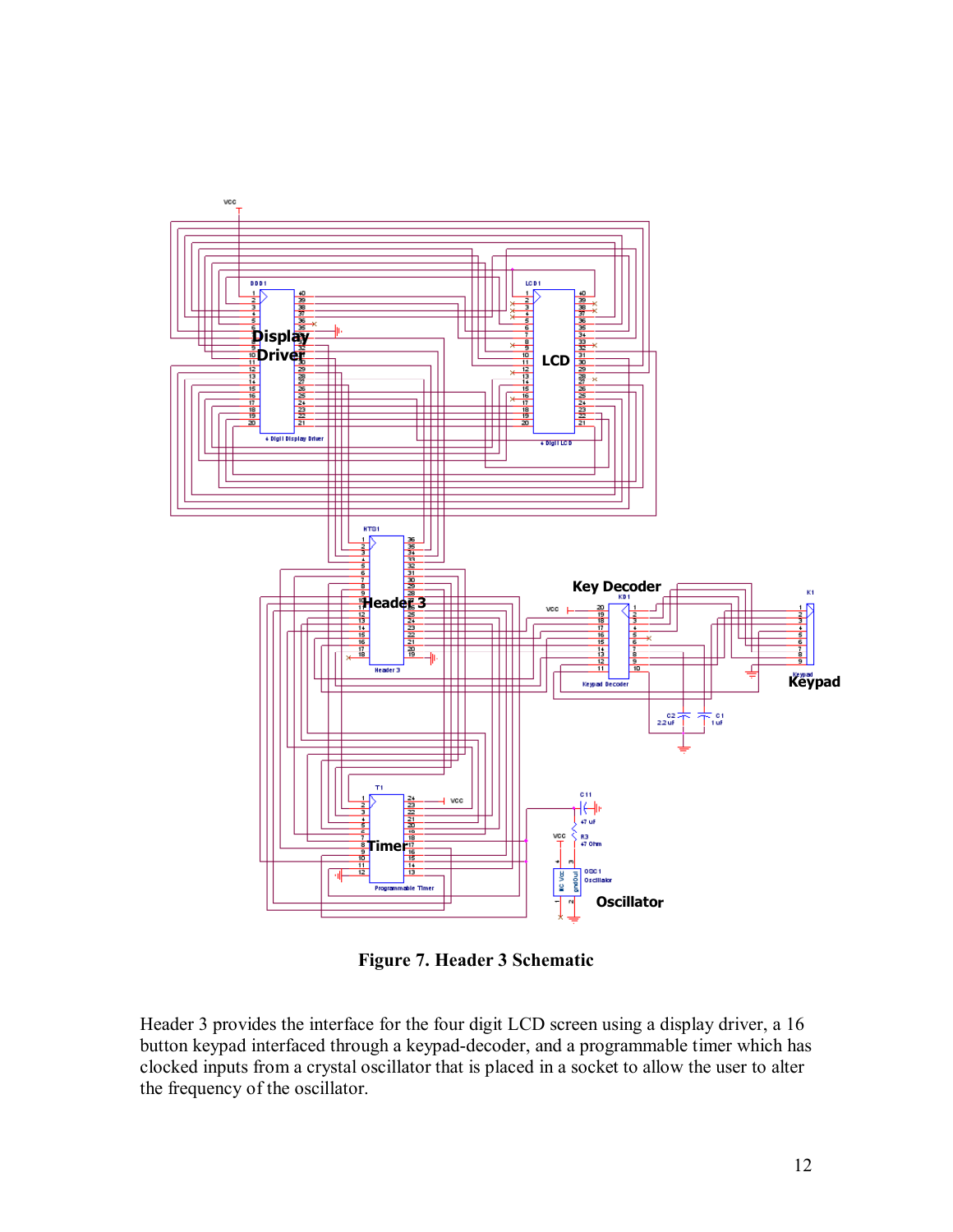Once the entire schematic was created, a design rules check was done to ensure all connections were valid, and then a netlist was generated. The netlist is a technical listing of all nodal connections made in the schematic. When creating a new layout file (.MAX), the netlist is loaded and used to translate the schematic to a physical layout using the footprints that are associated with each component. All of the components are initially placed in an unorganized manner called the "rats nest." First, a board border must be placed to define a region that components must be placed in. From there the parts were placed on the board based first on the necessity for a component to be in a particular location (e.g., such as the headers or DC input jack which need to be towards the edge for convenience of connection). The remaining parts were placed based on how interconnection between one another to reduce route length and minimize cross talk interference between the routes. The board layout is shown in Figure 8.



**Figure 8. Board Layout**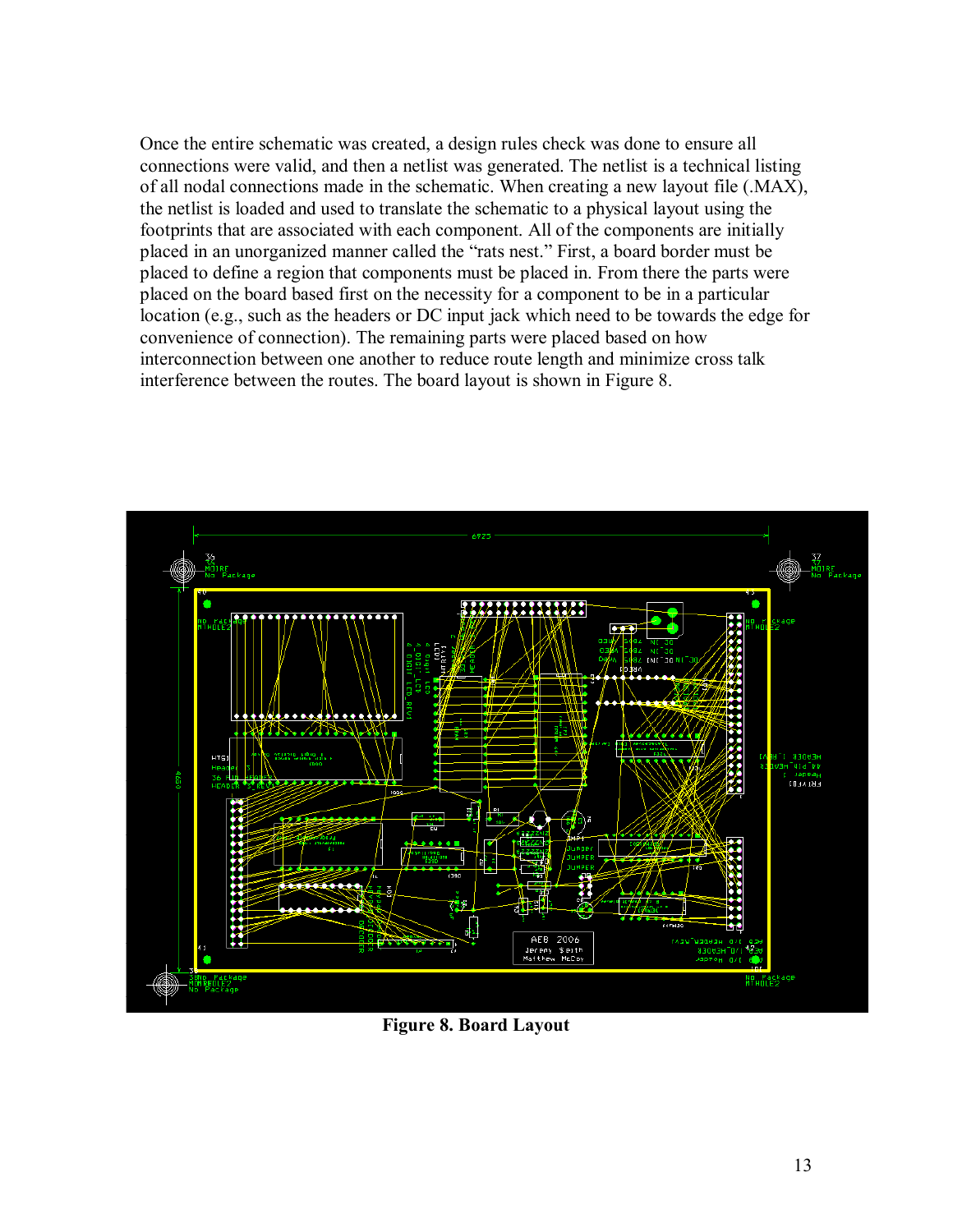While there is a method to board layout, it is ultimately a skill that is developed with experience. However, OrCAD Layout provides a feature to allow the designer to visualize how well the board was laid out and how easy the routing process will be. Originally we arbitrarily chose a four layer board design. The connection density graph for this is shown in Figure 9.



**Figure 9. Four Layer Board Connection Density Graph** 

Red and purple indicate high connection density while blue represents low density. As a general rule of thumb, if more than 25% of the board is in high density problems routing the board are almost guaranteed. Once the board was at acceptable density range, it was routed using OrCAD Layout's autorouter. The result is shown Figure 10. The four layers are represented by each of the four route colors.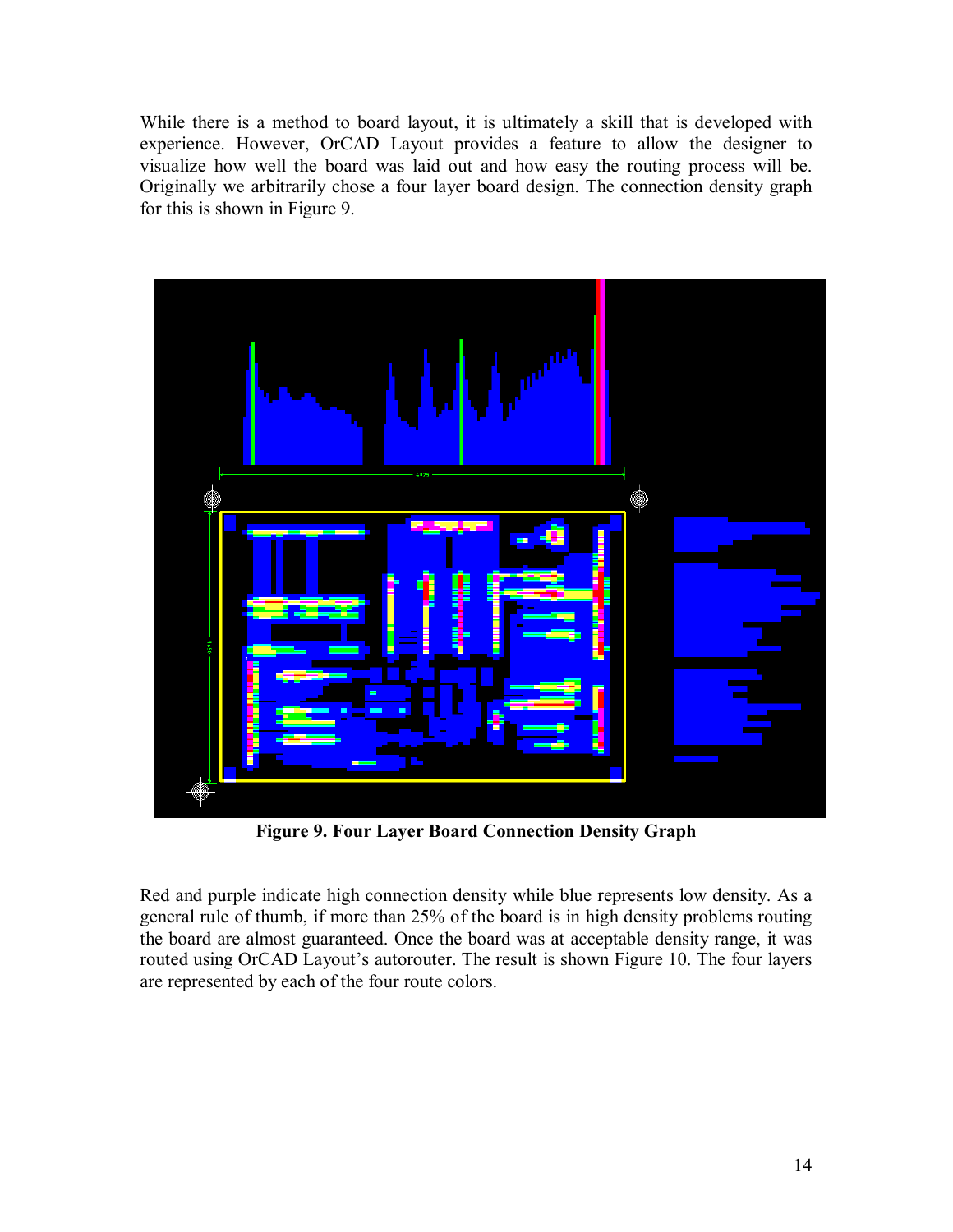

**Figure 10. Four Layer Routed Board** 

After further research and discussion it was realized that costs difficulty of assembly and maintenance for boards of more than two layers increases dramatically. For these reasons a two layer board design was chosen. As a result the connection density increased as expected, but was still at an acceptable level as shown in Figure 11. The two layer routed board is shown in Figure 12.



**Figure 11. Two Layer Board Connection Density**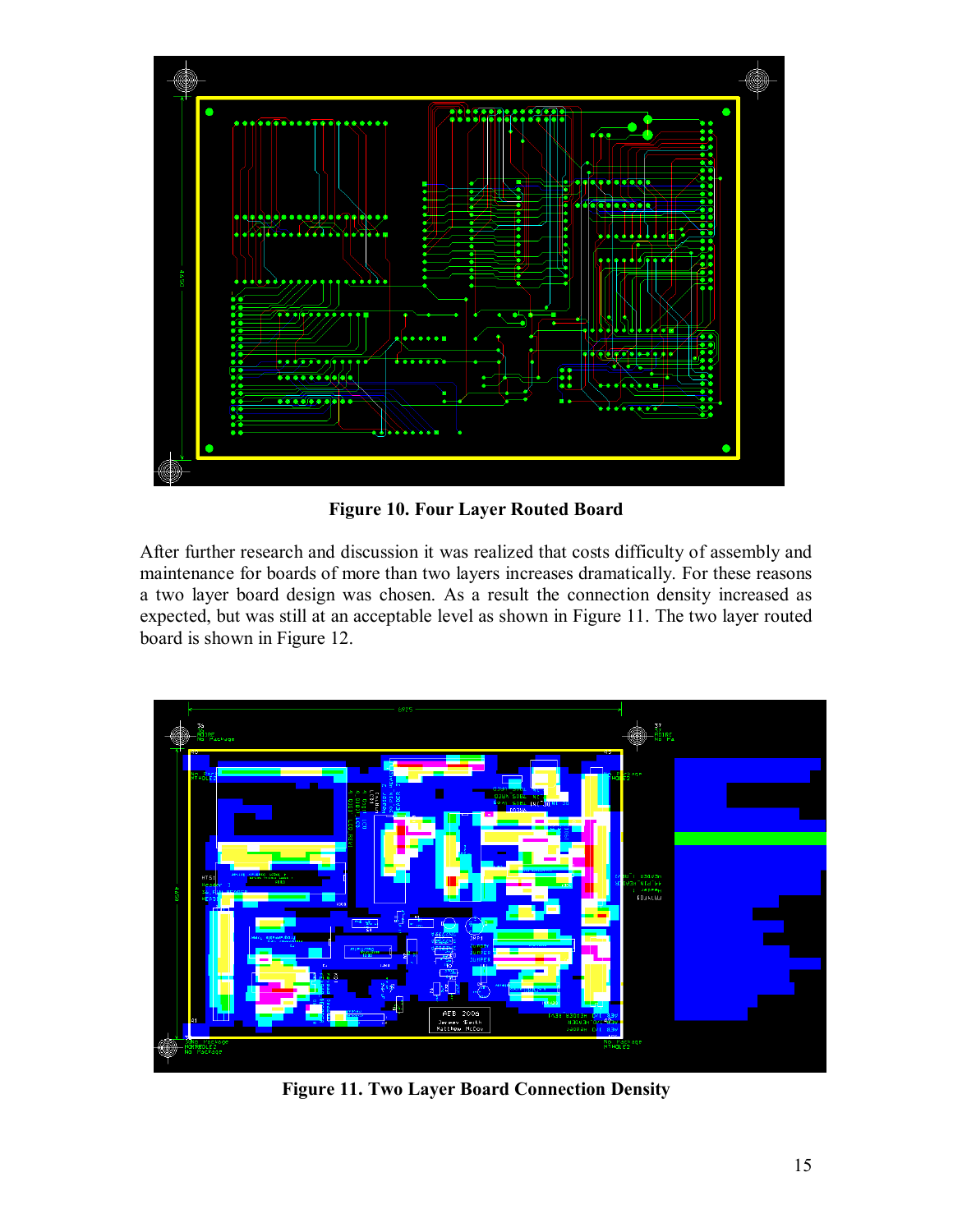

**Figure 12. Two Layer Routed (Final) Board** 

The two layer board routed successfully and was the final design selected. With the layout and routing completed, board finalization was undertaken. This consisted of generating the silk screen, drill chart, and the gerber files. These files are for use specifically by the PCB manufacturer and for assembly of the board. The silk screen contains information such as labels, pin locations, chip orientation, and any other useful information that would be useful when looking at the board. A close up of the silk screen is shown in Figure 13. The drill chart can be seen in Figure 14. The gerber files are written in RS274X high level control language, and is an industry standard language which contains information that allows the photoplotter to very precisely draw out the board. This code is automatically generated by OrCAD Layout so it was not necessary to learn. An example of this code is shown in Figure 15.

Collecting those files is the final step before sending the design to the PCB manufacturer to have the board made. Although the board has yet to be fabricated, the board will resemble the board layout shown in Figure 16.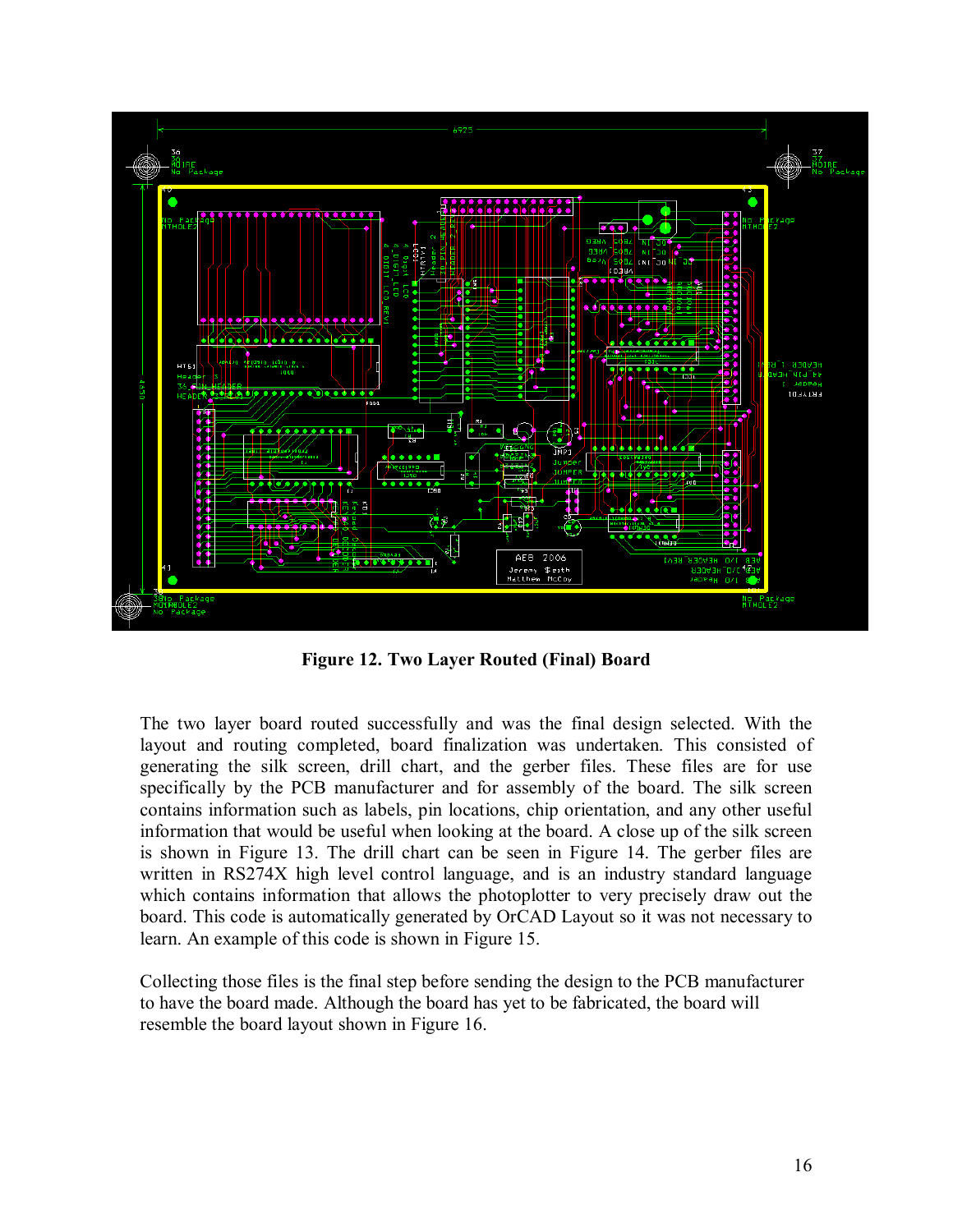

**Figure 13. Silk Screen Layer** 



| DRILL CHART |                   |     |            |             |
|-------------|-------------------|-----|------------|-------------|
| <b>SYM</b>  | D <sub>J</sub> AM | TOL | <b>QTY</b> | <b>NOTE</b> |
| Գ           | 0.028             |     | 101        |             |
| ×           | 0.031             |     | 20         |             |
| +           | 0.034             |     | 213        |             |
| ♦           | 0.038             |     | 224        |             |
| O           | 0.110             |     | 4          |             |
| ø           | 0.120             |     | 2          |             |
| æ           | 0.140             |     |            |             |
|             | TOTAL             |     | 565        |             |

**Figure 14. Drill Layer and Drill Chart**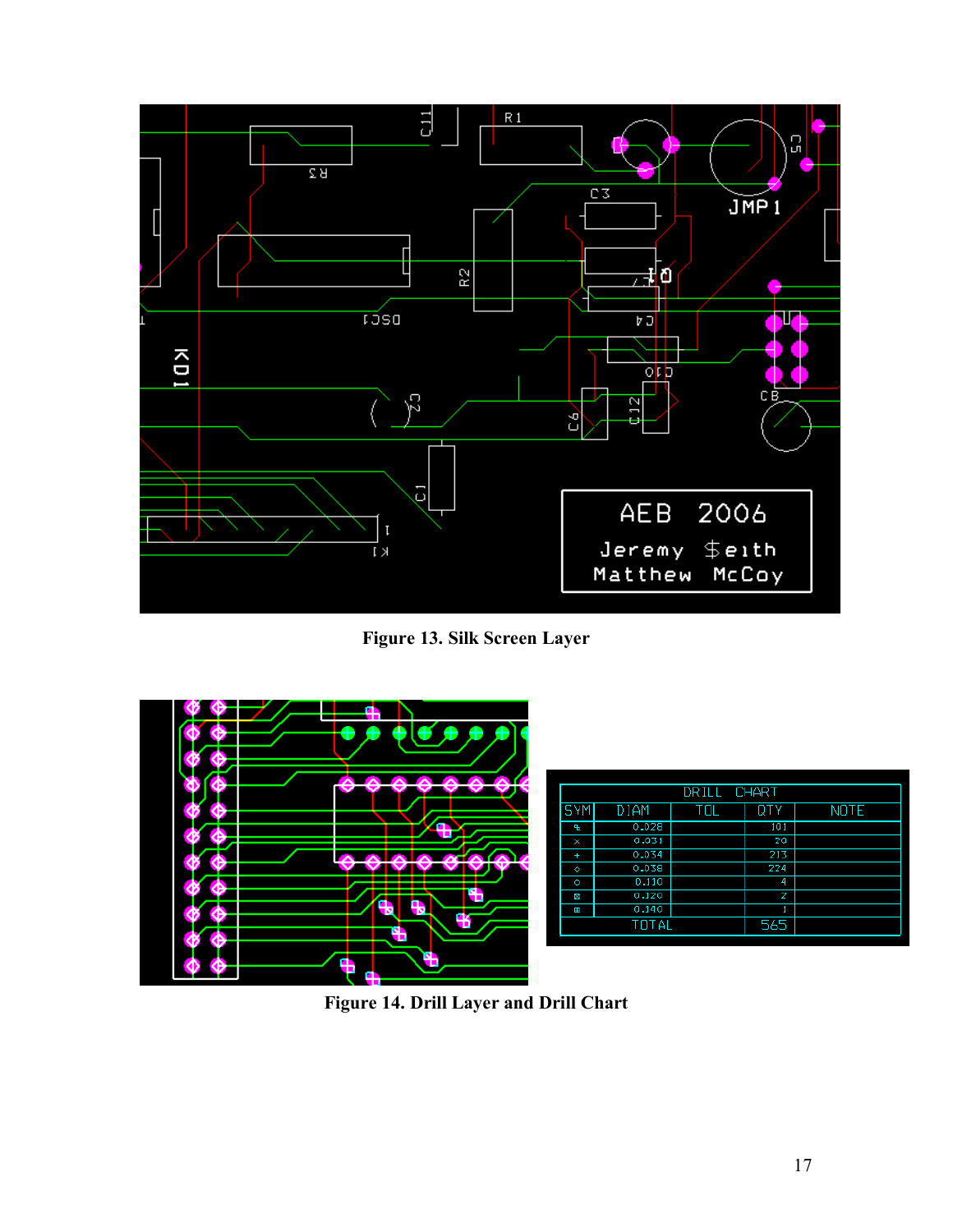| GO4 G36/G37 Polygon Example *** |                                            |
|---------------------------------|--------------------------------------------|
| %MOIN*%                         |                                            |
| $$FSLAX24Y24*$                  |                                            |
| $$IPPOS*$                       |                                            |
|                                 | here we define some apertures              |
| $*$ ADD11C $*$                  |                                            |
| $*$ ADD12C **                   |                                            |
| $G04*$                          |                                            |
| %LPD*%                          |                                            |
| G54D10*                         | select D10                                 |
| $G01*$                          |                                            |
| G36*                            | switch into polygon mode. The diameter and |
|                                 | shape of D10 no longer matters.            |
| X123Y123D02*                    | move to initial position with pen up       |
| X234D01*                        | draw a line (edge)                         |
| Y456D01*                        | draw a line (edge)                         |
| X234D01*                        | draw a line (edge)                         |
| Y123D01*                        | draw a line (edge) back to original start  |
| $G37*$                          | end polygon mode.                          |
|                                 |                                            |





**Figure 16. AEB Layout**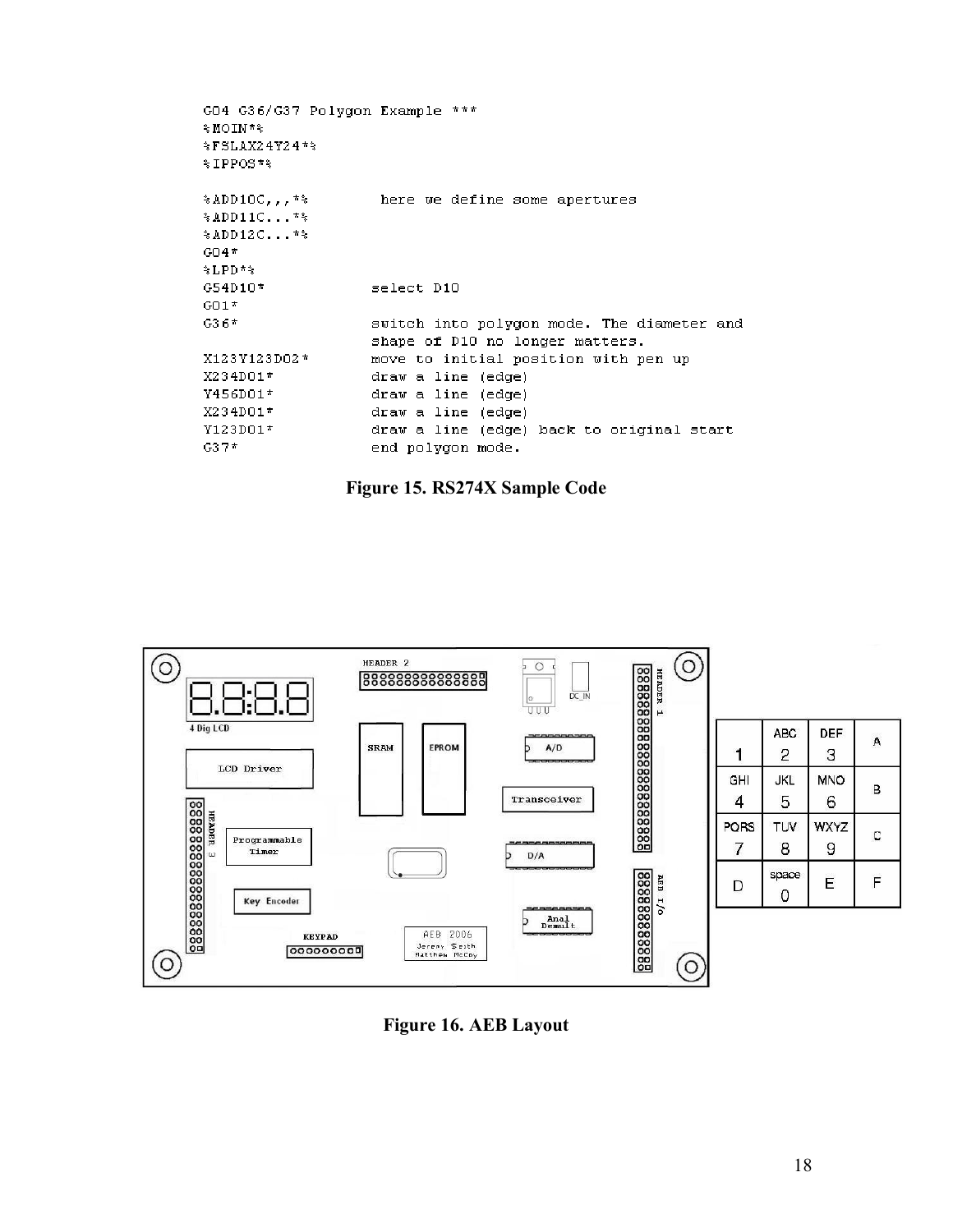### **RESULTS AND CONCLUSIONS**

With the help of the Altera UP2 expansion board professors will be able to create labs that will involve a much more in depth digital design and students will be able to implement more complex designs in their projects while having the assurance that the AEB will protect components from possible error in connection.